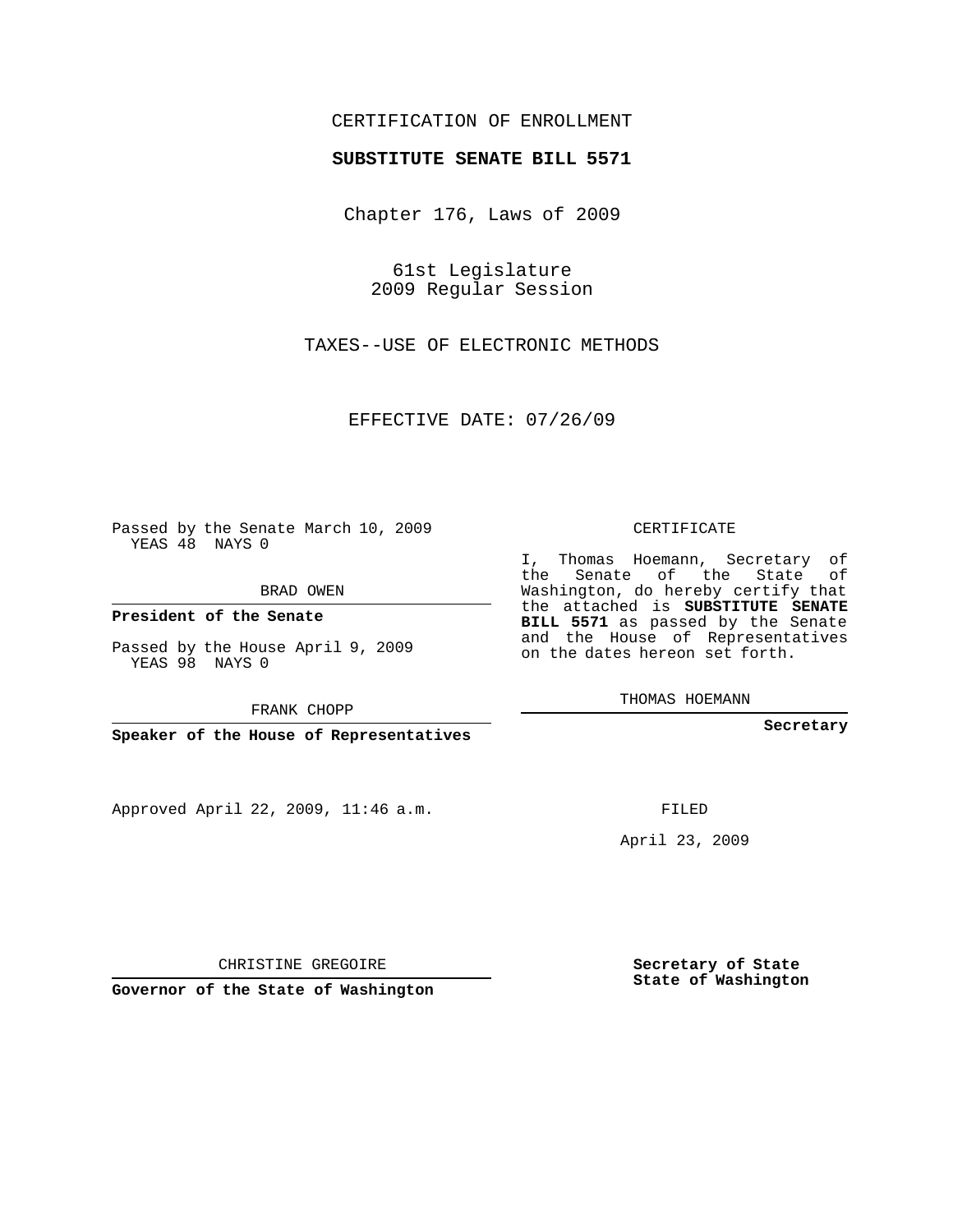## **SUBSTITUTE SENATE BILL 5571** \_\_\_\_\_\_\_\_\_\_\_\_\_\_\_\_\_\_\_\_\_\_\_\_\_\_\_\_\_\_\_\_\_\_\_\_\_\_\_\_\_\_\_\_\_

\_\_\_\_\_\_\_\_\_\_\_\_\_\_\_\_\_\_\_\_\_\_\_\_\_\_\_\_\_\_\_\_\_\_\_\_\_\_\_\_\_\_\_\_\_

Passed Legislature - 2009 Regular Session

## **State of Washington 61st Legislature 2009 Regular Session**

**By** Senate Ways & Means (originally sponsored by Senators Oemig and Kohl-Welles; by request of Department of Revenue)

READ FIRST TIME 02/25/09.

 AN ACT Relating to requiring the use of electronic methods for taxes administered by the department of revenue, including filing of taxes, payment of taxes, assessment of taxes, and other taxpayer information; and amending RCW 82.32.135, 82.32.080, 82.32.085, 82.32.060, and 82.32.087.

6 BE IT ENACTED BY THE LEGISLATURE OF THE STATE OF WASHINGTON:

 7 **Sec. 1.** RCW 82.32.135 and 2007 c 111 s 113 are each amended to 8 read as follows:

9 (1) Except as otherwise provided in this subsection, whenever the 10 department is required to send any assessment, notice, or any other 11 information to persons by regular mail, the department ((may)) must 12 instead provide the assessment, notice, or other information 13 electronically ((if the following conditions are met:

14  $(a)$  The person entitled to receive the information has authorized 15 the department in writing, electronically or otherwise, to provide the 16 assessment, notice, or other information electronically; and

17  $(\frac{b}{b})$ ). The department may implement the requirement in this 18 subsection in phases. The department, for good cause, may waive the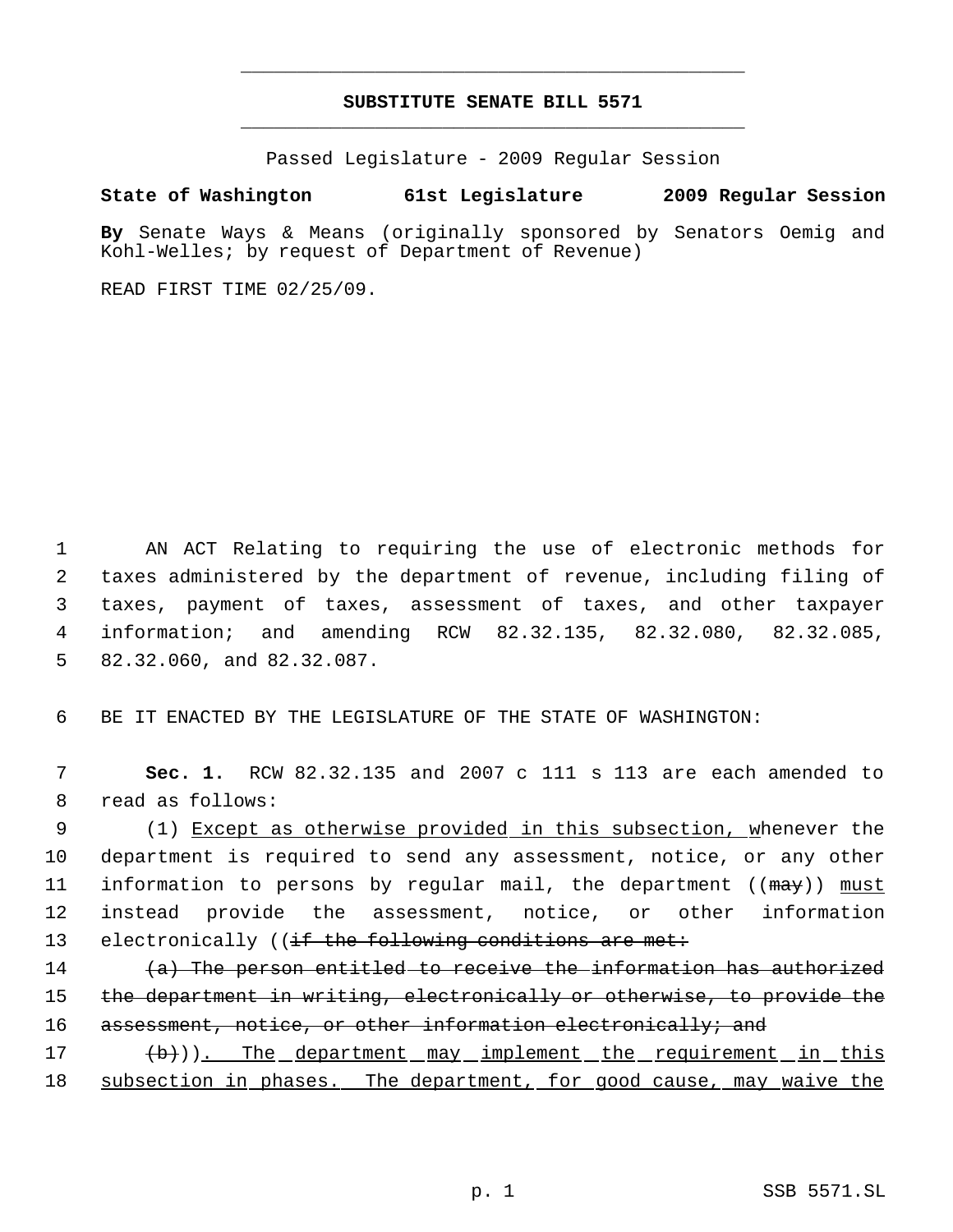1 requirement in this subsection for any taxpayer. In the discretion of 2 the department, a waiver under this subsection may be made temporary or permanent, and may be made on the department's own motion.

4 (2) If the assessment, notice, or other information is subject to the confidentiality provisions of RCW 82.32.330, the department must use methods reasonably designed to protect the information from 7 unauthorized disclosure. The provisions of this subsection  $((+1)+(b))$ 8 (2) may be waived by a taxpayer. The waiver must be in writing and may be provided to the department electronically. A person may provide a waiver with respect to a particular item of information or may give a blanket waiver with respect to any item of information or certain items of information to be provided electronically. A blanket waiver will continue until revoked in writing by the taxpayer. Such revocation may be provided to the department electronically in a manner provided or approved by the department.

16 (( $(2)$  A person may authorize the department under subsection  $(1)(a)$ 17 of  $-\frac{this}{s}$  section  $-\frac{te}{rovide}$  a  $-\frac{particular}{ttem}$  of  $-\frac{intermutation}{s}$ 18 electronically or may give blanket authorization to provide any item of 19 information - or - certain - items - of - information - electronically. Such 20 blanket-authorization-will-continue-until-revoked-in-writing-by-the  $\tanctan 21$  taxpayer. Such - revocation - may - be - provided - to - the - department 22 electronically in a manner provided or approved by the department.))

 (3) Any assessment, notice, or other information provided by the department electronically to a person is deemed to be received by the taxpayer on the date that the department electronically sends the information to the person or electronically notifies the person that the information is available to be accessed by the person.

 (4) This section also applies to any information that is not expressly required by statute to be sent by regular mail, but is customarily sent by the department using regular mail, to persons entitled to receive the information.

 (5)(a) For purposes of this section, "good cause" includes the 33 inability of the department to comply with this section for any reason, including lacking information necessary to send information to a person electronically or to electronically notify a person that information is available to be accessed by the person.

(b) "Good cause" also includes the inability of a person to receive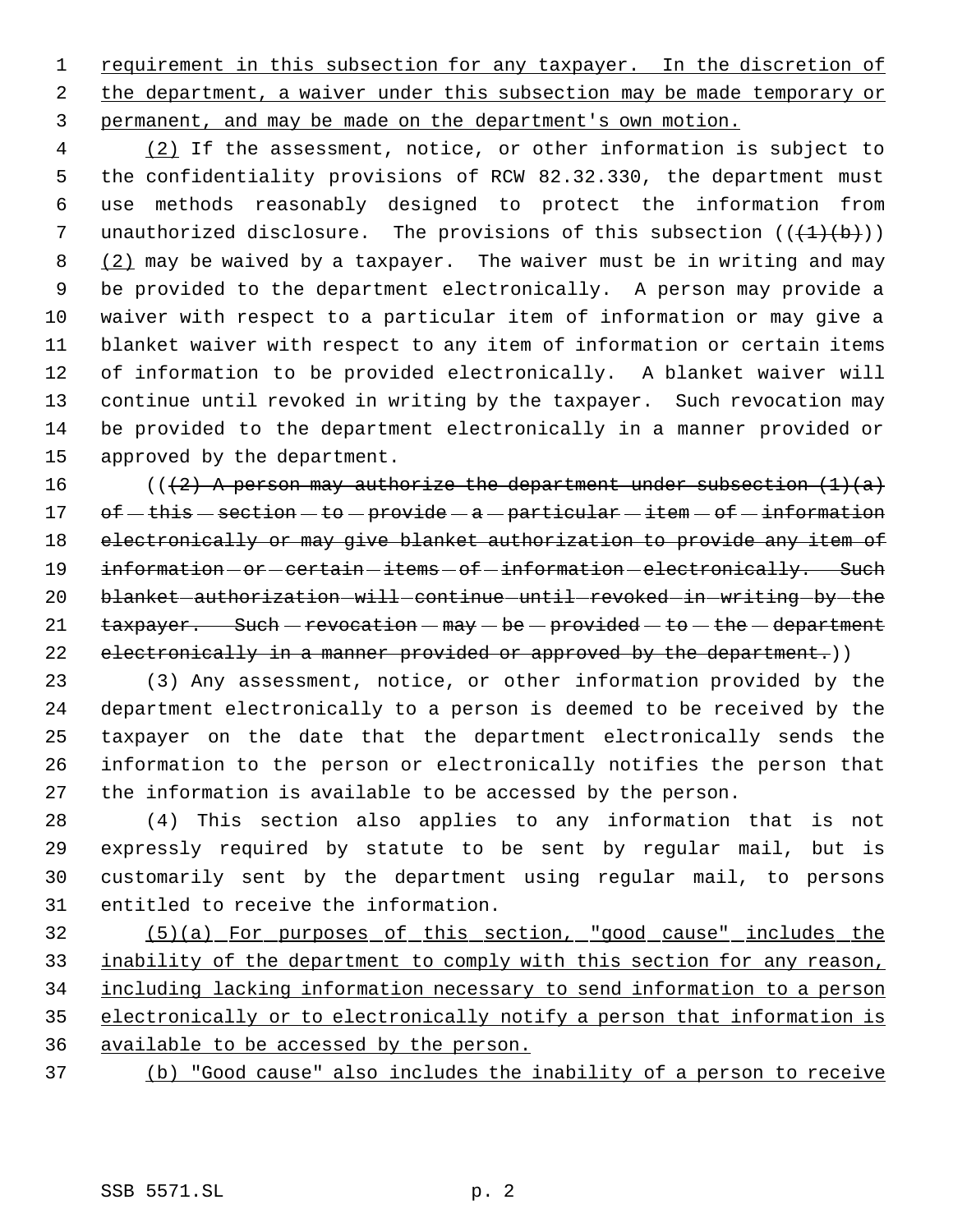1 or otherwise obtain information from the department electronically 2 because:

 3 (i) The person does not have the equipment or software necessary to 4 enable the person to receive or otherwise obtain information from the 5 department electronically;

 6 (ii) The equipment or software necessary to enable the person to 7 receive or otherwise obtain information from the department 8 electronically is not functioning properly;

 9 (iii) The person does not have access to the internet using the 10 person's own equipment; or

11 (iv) Some other circumstance or condition exists that, in the 12 department's judgment, prevents the taxpayer from receiving or 13 otherwise obtaining information from the department electronically.

14 **Sec. 2.** RCW 82.32.080 and 2008 c 181 s 502 are each amended to 15 read as follows:

16 (1) When authorized by the department, payment of the tax may be 17 made by uncertified check under such ((regulations)) rules as the 18 department ((shall)) prescribes, but, if a check so received is not 19 paid by the bank on which it is drawn, the taxpayer, by whom such check 20 is tendered, ((shall)) will remain liable for payment of the tax and 21 for all legal penalties, the same as if such check had not been 22 tendered.

 $23$  (2)(a) Except as otherwise provided in this subsection, payment of 24 the tax  $((shath))$  must be made by electronic funds transfer, as defined 25 in RCW 82.32.085, ((if the amount of the tax due in a calendar year is 26 one million eight hundred thousand dollars or more. The department may 27 by rule provide for tax-thresholds between two hundred forty thousand 28 dollars and one million eight hundred thousand dollars for mandatory 29 use of electronic funds transfer)) if the taxpayer is required to file 30 and remit its taxes on a monthly basis. As an alternative to 31 electronic funds transfer, the department may authorize other forms of 32 electronic payment, such as credit card and e-check. All taxes 33 administered by this chapter are subject to this requirement except the 34 taxes authorized by chapters 82.14A, 82.14B, 82.24, 82.27, 82.29A, and 35 84.33 RCW. It is the intent of this ((section)) subsection to require 36 electronic ((funds transfer)) payment for those taxes reported on the 37 department's combined excise tax return or any successor return. The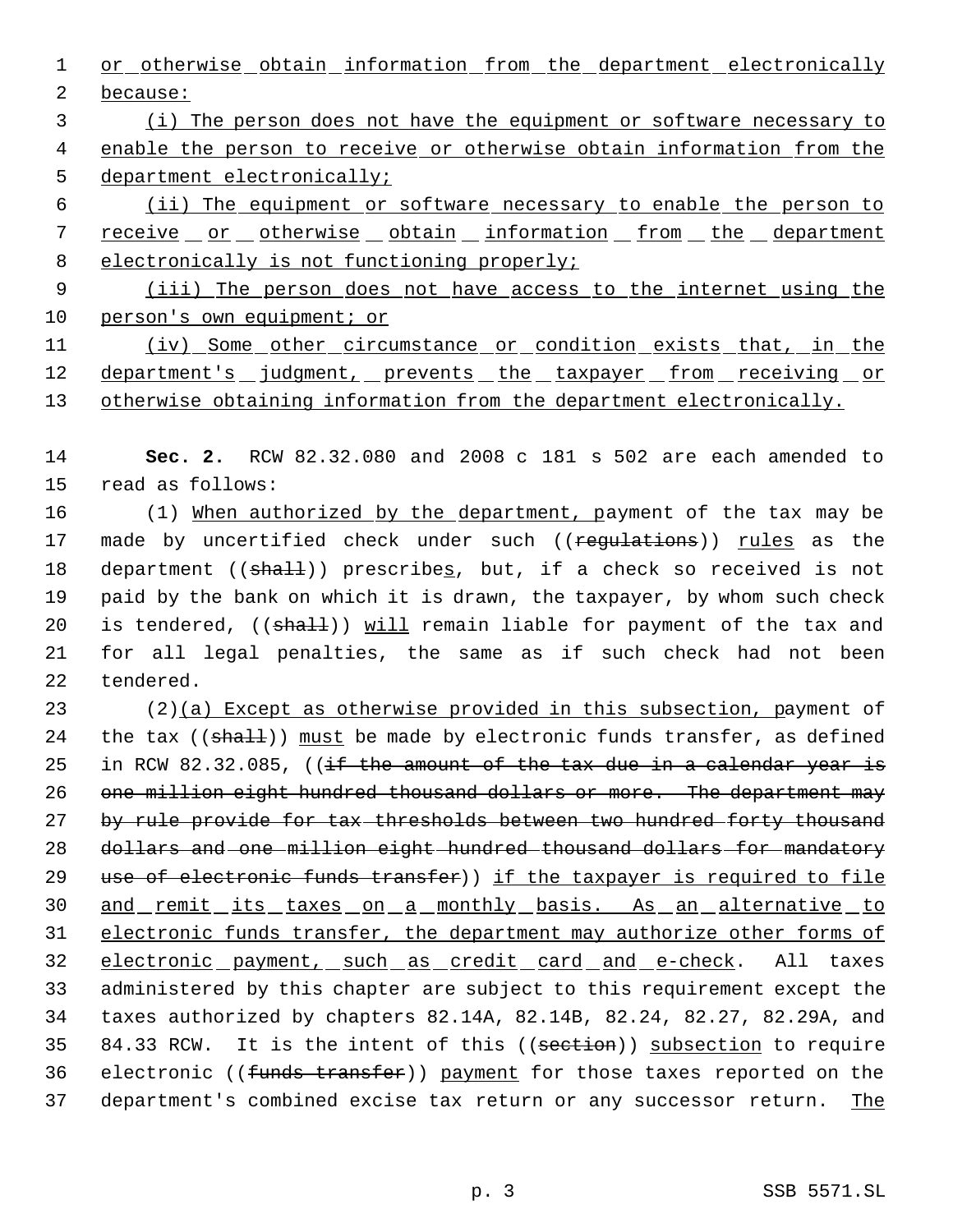1 mandatory electronic payment requirement in this subsection also applies to taxpayers who meet the threshold for filing and remitting taxes on a monthly basis as established by rule of the department but 4 for whom the department has authorized a less frequent reporting frequency, when such authorization became effective on or after the effective date of this section.

 7 (b) The department, for good cause, may waive the electronic 8 payment requirement in this subsection for any taxpayer. In the 9 discretion of the department, a waiver under this subsection may be 10 made temporary or permanent, and may be made on the department's own 11 motion.

 (c) The department is authorized to accept payment of taxes by 13 electronic funds transfer or other acceptable forms of electronic payment from taxpayers that are not subject to the mandatory electronic payment requirements in this subsection.

16 (3) ((A return or remittance which is transmitted to the department 17 by United States mail shall be deemed filed or received on the date 18 shown by the post office cancellation mark stamped upon the envelope 19 containing -it, except as otherwise provided in this chapter. The 20 department-is-authorized-to-allow-electronic-filing-of-returns-or 21 remittances - from - any - taxpayer. A - return - or - remittance - which - is 22 transmitted to the department electronically shall be deemed filed or 23 received according to procedures set forth by the department.) (a) 24 Except as otherwise provided in this subsection, returns must be filed 25 electronically using the department's online tax filing service, if the 26 taxpayer is required to file and remit its taxes on a monthly basis. 27 The mandatory electronic filing requirement in this subsection also 28 applies to taxpayers who meet the threshold for filing and remitting 29 taxes on a monthly basis as established by rule of the department but 30 for whom the department has authorized a less frequent reporting 31 frequency, when such authorization became effective on or after the 32 effective date of this section.

33 (b) The department, for good cause, may waive the electronic filing 34 requirement in this subsection for any taxpayer. In the discretion of 35 the department, a waiver under this subsection may be made temporary or 36 permanent, and may be made on the department's own motion.

37 (c) The department is authorized to accept payment of taxes by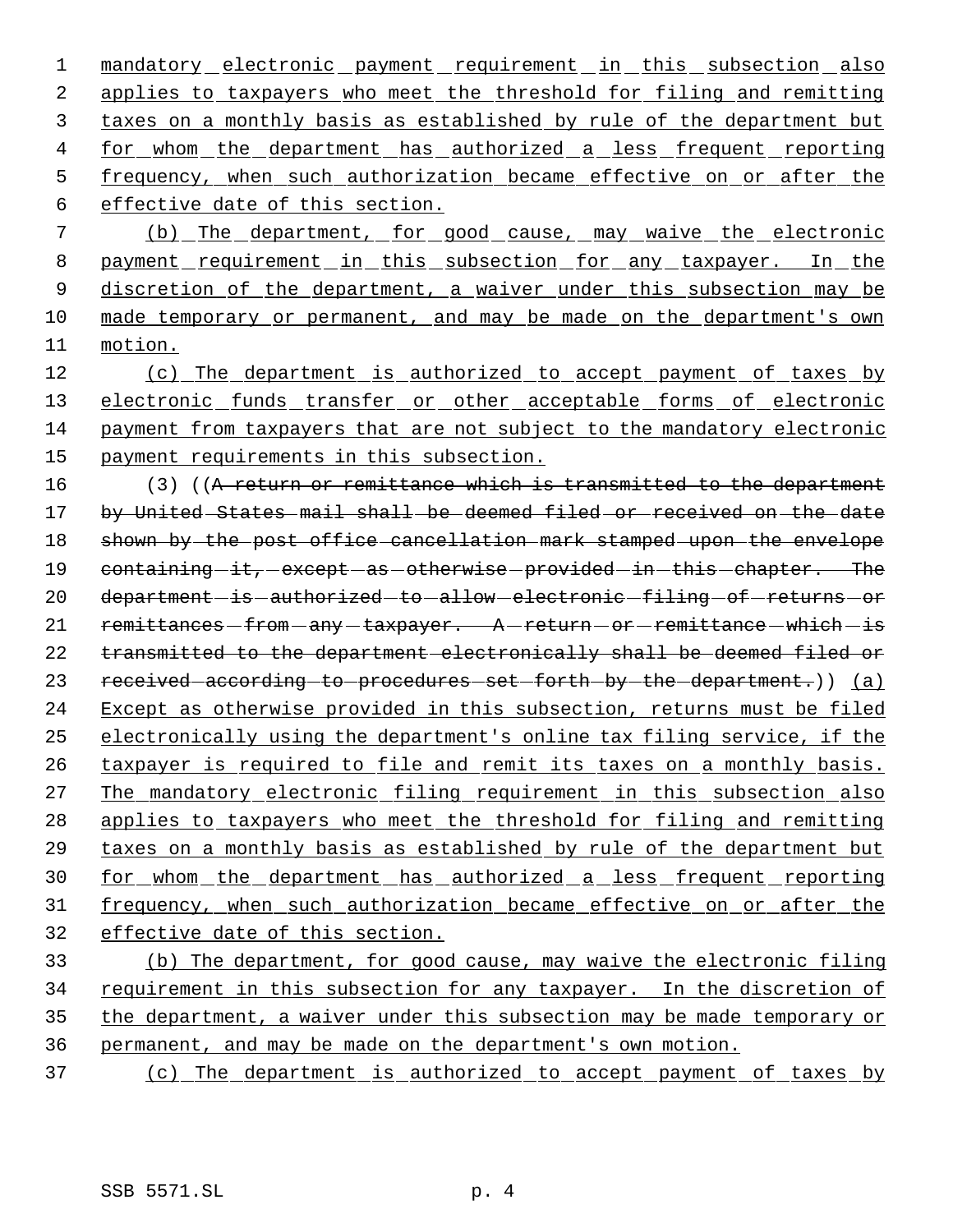1 electronic funds transfer or other acceptable forms of electronic 2 payment from taxpayers that are not subject to the mandatory electronic payment requirements in this subsection.

 (4)(a)(i) The department, for good cause shown, may extend the time for making and filing any return, and may grant such reasonable additional time within which to make and file returns as it may deem proper, but any permanent extension granting the taxpayer a reporting date without penalty more than ten days beyond the due date, and any 9 extension in excess of thirty days ((shall)) must be conditional on deposit with the department of an amount to be determined by the department which shall be approximately equal to the estimated tax liability for the reporting period or periods for which the extension is granted. In the case of a permanent extension or a temporary 14 extension of more than thirty days the deposit ((shall)) must be deposited within the state treasury with other tax funds and a credit recorded to the taxpayer's account which may be applied to taxpayer's liability upon cancellation of the permanent extension or upon reporting of the tax liability where an extension of more than thirty days has been granted.

20 (ii) The department ((shall)) must review the requirement for deposit at least annually and may require a change in the amount of the deposit required when it believes that such amount does not approximate the tax liability for the reporting period or periods for which the extension is granted.

 (b) During a state of emergency declared under RCW 43.06.010(12), the department, on its own motion or at the request of any taxpayer affected by the emergency, may extend the time for making or filing any return as the department deems proper. The department may not require any deposit as a condition for granting an extension under this subsection (4)(b).

31 (5) The department ((shall)) must keep full and accurate records of all funds received and disbursed by it. Subject to the provisions of 33 RCW 82.32.105 and 82.32.350, the department ((shall)) must apply the payment of the taxpayer first against penalties and interest, and then upon the tax, without regard to any direction of the taxpayer.

36 (6) The department may refuse to accept any return ((which)) that is not accompanied by a remittance of the tax shown to be due thereon 38 or that is not filed electronically as required in this section. When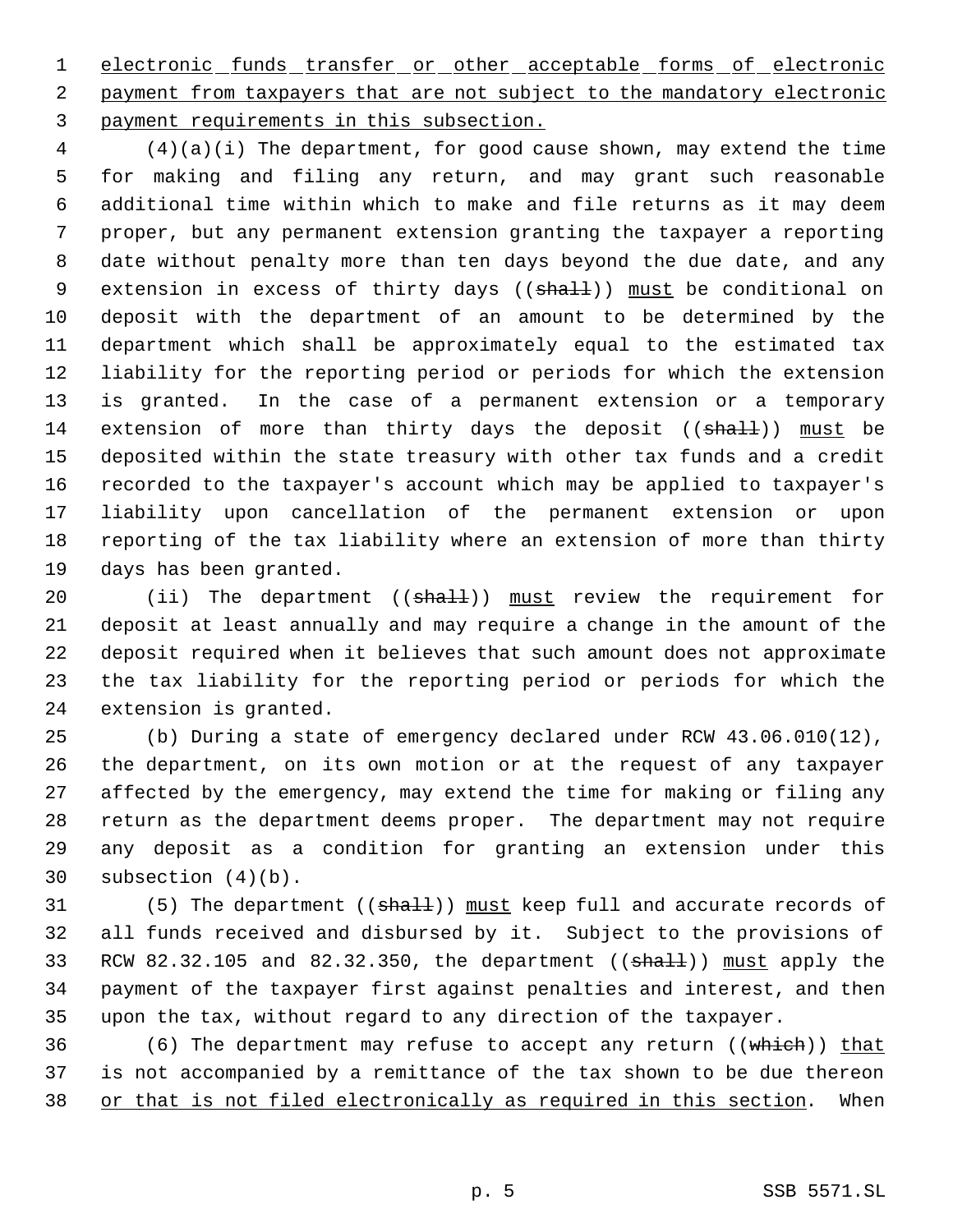1 such return is not accepted, the taxpayer ((shall be)) is deemed to 2 have failed or refused to file a return and ((shall be)) is subject to the procedures provided in RCW 82.32.100 and to the penalties provided in RCW 82.32.090. The above authority to refuse to accept a return 5 ((shall)) may not apply when a return is timely filed electronically 6 and a timely payment has been made by electronic funds transfer or other form of electronic payment as authorized by the department.

 (7) Except for returns and remittances required to be transmitted 9 to the department electronically under this section and except as 10 otherwise provided in this chapter, a return or remittance that is transmitted to the department by United States mail is deemed filed or received on the date shown by the post office cancellation mark stamped 13 upon the envelope containing it. A return or remittance that is transmitted to the department electronically is deemed filed or 15 received according to procedures set forth by the department.

 (8)(a) For purposes of subsections (2) and (3) of this section, "good cause" means the inability of a taxpayer to comply with the requirements of subsection (2) or (3) of this section because:

 (i) The taxpayer does not have the equipment or software necessary 20 to enable the taxpayer to comply with subsection (2) or (3) of this section;

 (ii) The equipment or software necessary to enable the taxpayer to 23 comply with subsection (2) or (3) of this section is not functioning properly;

 (iii) The taxpayer does not have access to the internet using the 26 taxpayer's own equipment;

(iv) The taxpayer does not have a bank account or a credit card;

 (v) The taxpayer's bank is unable to send or receive electronic funds transfer transactions; or

 (vi) Some other circumstance or condition exists that, in the department's judgment, prevents the taxpayer from complying with the requirements of subsection (2) or (3) of this section.

 (b) "Good cause" also includes any circumstance that, in the 34 department's judgment, supports the efficient or effective 35 administration of the tax laws of this state, including providing relief from the requirements of subsection (2) or (3) of this section 37 to any taxpayer that is voluntarily collecting and remitting this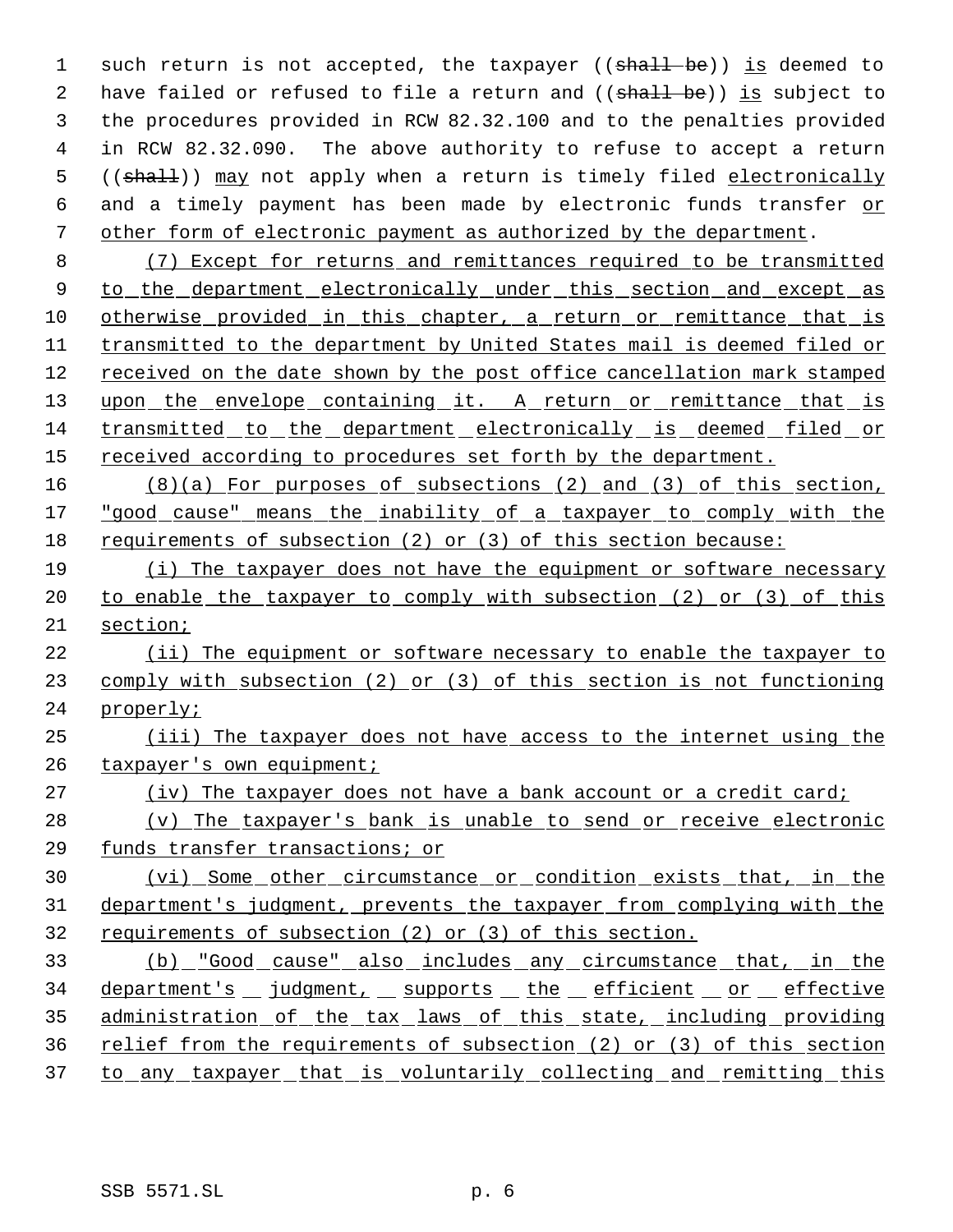state's sales or use taxes on sales to Washington customers but has no

legal requirement to be registered with the department.

 **Sec. 3.** RCW 82.32.085 and 2006 c 256 s 4 are each amended to read as follows:

 (1) "Electronic funds transfer" means any transfer of funds, other than a transaction originated by check, drafts, or similar paper instrument, which is initiated through an electronic terminal, telephonic instrument, or computer or magnetic tape so as to order, instruct, or authorize a financial institution to debit or credit an account.

 (2)(a) Except as provided in (b) of this subsection, the electronic funds transfer is to be completed so that the state receives collectible funds on or before the next banking day following the due date.

 (b) A remittance made using the automated clearinghouse debit method will be deemed to be received on the due date if the electronic funds transfer is initiated on or before 11:59 p.m. pacific time on the due date with an effective payment date on or before the next banking day following the due date.

20 (3)(( $\left(\frac{a}{a}\right)$ ) The department (( $\frac{b}{a+1}$ )) must adopt rules necessary to implement the provisions of RCW 82.32.080 and this section. The rules 22 (( $\frac{\pi}{2}$ ) must include but are not limited to: ( $(\frac{\pi}{2})$ ) (a) Coordinating the filing of tax returns with payment by electronic funds transfer or other form of electronic payment as authorized by the 25 department;  $((\pm i))$  (b) form and content of electronic funds transfer;  $((\overrightarrow{init}))$   $(c)$  voluntary use of electronic funds transfer with 27 permission of the department for those taxpayers that are not subject 28 to the mandatory electronic payment requirement in RCW 82.32.080;  $((+iv))$   $(d)$  use of commonly accepted means of electronic funds 30 transfer;  $((\langle v\rangle))$  (e) means of crediting and recording proof of 31 payment; and  $((\overrightarrow{vt}))$  (f) means of correcting errors in transmission.

 (( $\langle b \rangle$ ) Any changes in the threshold of tax shall be implemented with 33 a separate rule-making procedure.))

 **Sec. 4.** RCW 82.32.060 and 2004 c 153 s 306 are each amended to read as follows:

(1) If, upon receipt of an application by a taxpayer for a refund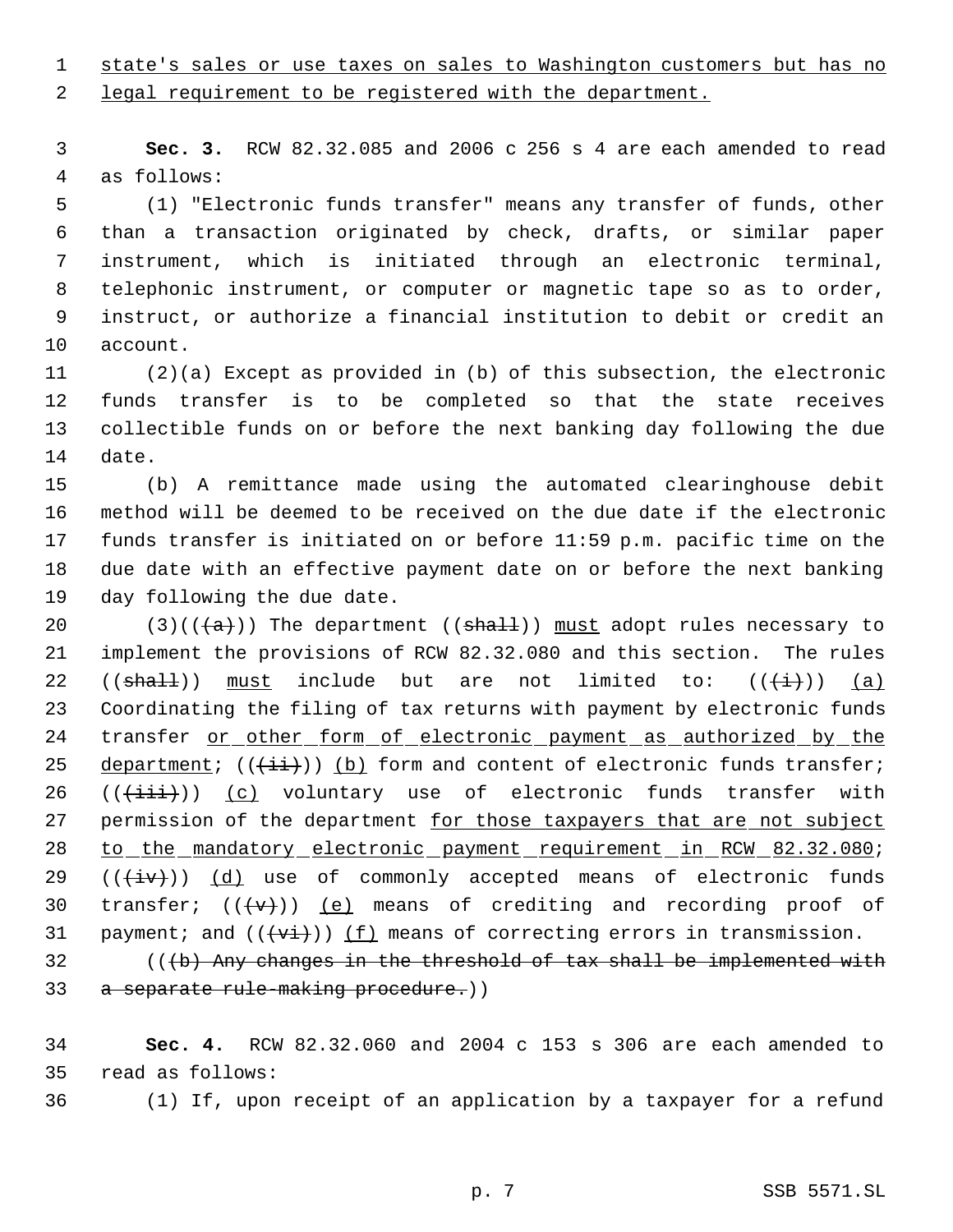or for an audit of the taxpayer's records, or upon an examination of the returns or records of any taxpayer, it is determined by the department that within the statutory period for assessment of taxes, penalties, or interest prescribed by RCW 82.32.050 any amount of tax, penalty, or interest has been paid in excess of that properly due, the 6 excess amount paid within, or attributable to, such period  $((shall))$ 7 must be credited to the taxpayer's account or ((shall)) must be refunded to the taxpayer, at the taxpayer's option. Except as provided 9 in subsection (2) of this section, no refund or credit ((shall)) may be made for taxes, penalties, or interest paid more than four years prior to the beginning of the calendar year in which the refund application is made or examination of records is completed.

 (2)(a) The execution of a written waiver under RCW 82.32.050 or 14 82.32.100 ((shall)) will extend the time for making a refund or credit of any taxes paid during, or attributable to, the years covered by the waiver if, prior to the expiration of the waiver period, an application for refund of such taxes is made by the taxpayer or the department discovers a refund or credit is due.

19 (b) A refund or credit ((shall)) must be allowed for an excess payment resulting from the failure to claim a bad debt deduction, credit, or refund under RCW 82.04.4284, 82.08.037, 82.12.037, 82.14B.150, or 82.16.050(5) for debts that became bad debts under 26 U.S.C. Sec. 166, as amended or renumbered as of January 1, 2003, less than four years prior to the beginning of the calendar year in which the refund application is made or examination of records is completed.

26 (3) Any such refunds  $((shath)$ ) must be made by means of vouchers approved by the department and by the issuance of state warrants drawn upon and payable from such funds as the legislature may provide. However, taxpayers who are required to pay taxes by electronic funds 30 transfer under RCW 82.32.080 ((shall)) must have any refunds paid by 31 electronic funds transfer if the department has the necessary account information to facilitate a refund by electronic funds transfer.

 (4) Any judgment for which a recovery is granted by any court of competent jurisdiction, not appealed from, for tax, penalties, and interest which were paid by the taxpayer, and costs, in a suit by any 36 taxpayer  $((\text{sha11}))$  must be paid in the same manner, as provided in subsection (3) of this section, upon the filing with the department of a certified copy of the order or judgment of the court.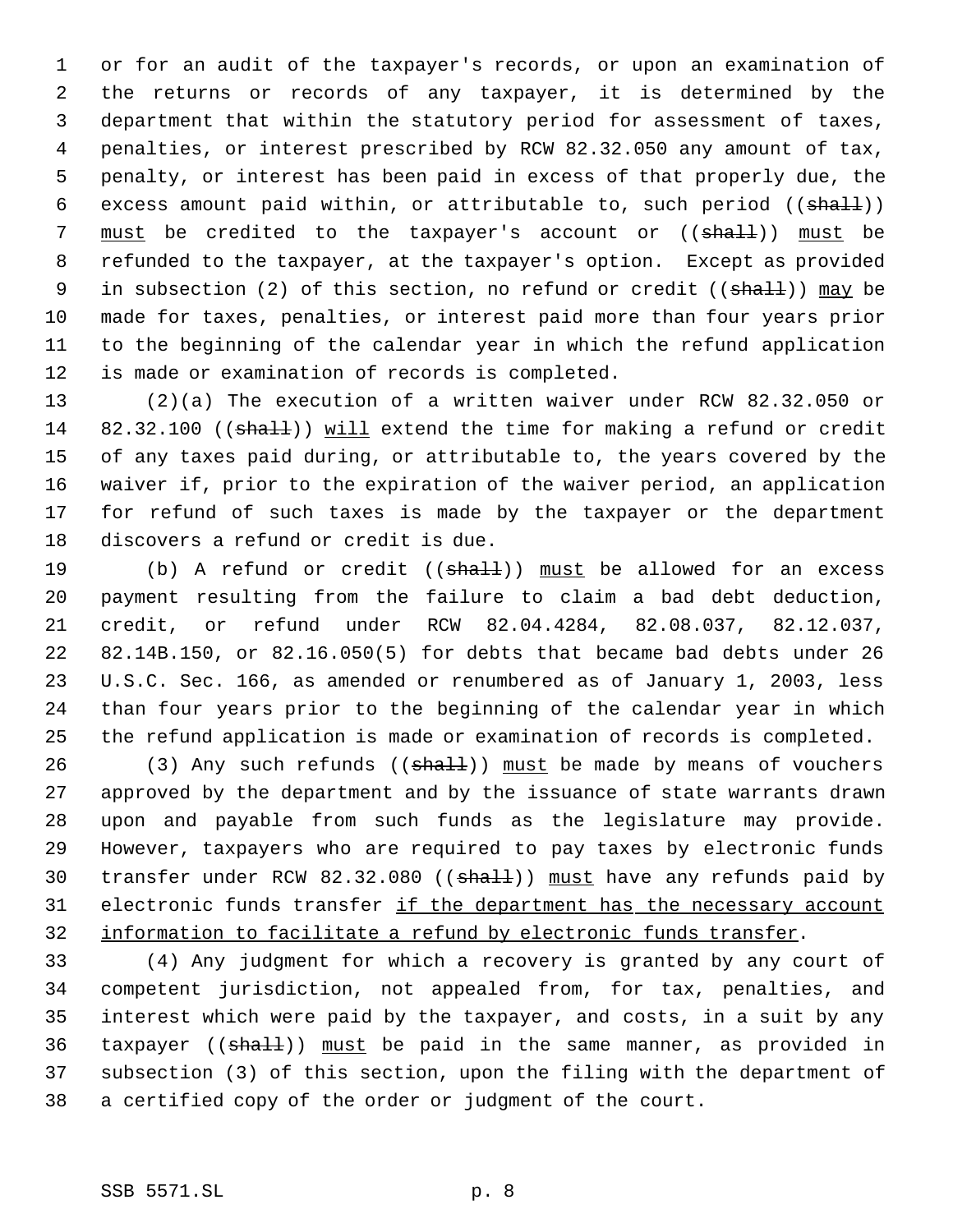1 (a) Interest at the rate of three percent per annum ((shall)) must be allowed by the department and by any court on the amount of any refund, credit, or other recovery allowed to a taxpayer for taxes, penalties, or interest paid by the taxpayer before January 1, 1992. 5 This rate of interest ((shall apply)) applies for all interest allowed through December 31, 1998. Interest allowed after December 31, 1998, 7 ((shall)) must be computed at the rate as computed under RCW 8 82.32.050(2). The rate so computed (( $sha11$ )) must be adjusted on the first day of January of each year for use in computing interest for that calendar year.

 (b) For refunds or credits of amounts paid or other recovery allowed to a taxpayer after December 31, 1991, the rate of interest 13 ((shall)) must be the rate as computed for assessments under RCW 14  $82.32.050(2)$  less one percent. This rate of interest (( $\frac{1}{3}$ hall apply)) 15 applies for all interest allowed through December 31, 1998. Interest 16 allowed after December 31, 1998, ((shall)) must be computed at the rate 17 as computed under RCW  $82.32.050(2)$ . The rate so computed  $((\text{shall}))$ 18 must be adjusted on the first day of January of each year for use in computing interest for that calendar year.

 (5) Interest allowed on a credit notice or refund issued after 21 December 31, 2003,  $((sha11))$  must be computed as follows:

 (a) If all overpayments for each calendar year and all reporting periods ending with the final month included in a notice or refund were made on or before the due date of the final return for each calendar year or the final reporting period included in the notice or refund:

26 (i) Interest ((shall)) must be computed from January 31st following each calendar year included in a notice or refund; or

28 (ii) Interest ((shall)) must be computed from the last day of the month following the final month included in a notice or refund.

 (b) If the taxpayer has not made all overpayments for each calendar year and all reporting periods ending with the final month included in a notice or refund on or before the dates specified by RCW 82.32.045 for the final return for each calendar year or the final month included 34 in the notice or refund, interest  $((shall))$  must be computed from the last day of the month following the date on which payment in full of the liabilities was made for each calendar year included in a notice or refund, and the last day of the month following the date on which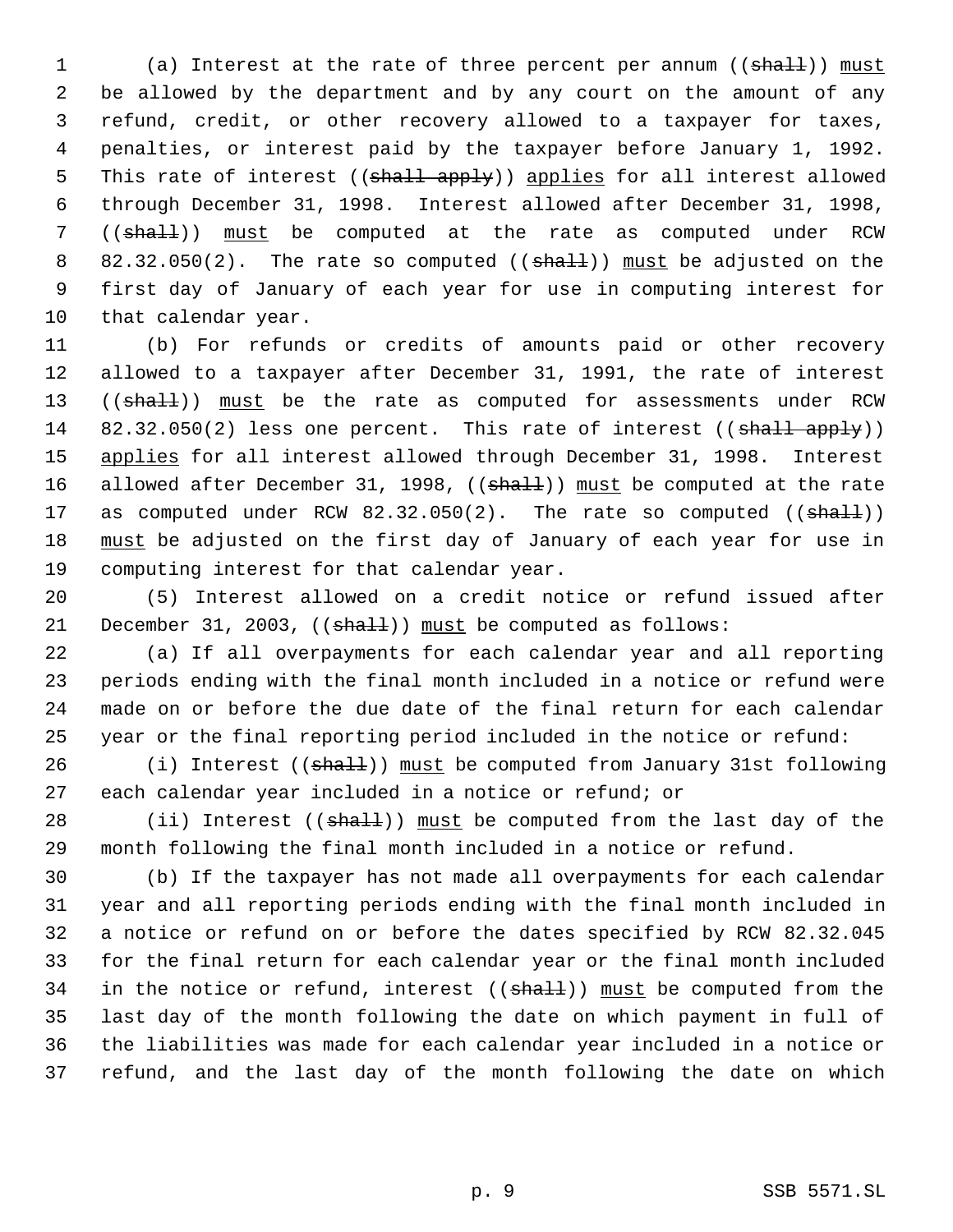payment in full of the liabilities was made if the final month included in a notice or refund is not the end of a calendar year.

3 (c) Interest included in a credit notice ((shall)) must accrue up to the date the taxpayer could reasonably be expected to use the credit notice, as defined by the department's rules. If a credit notice is 6 converted to a refund, interest  $((shall))$  must be recomputed to the date the refund is issued, but not to exceed the amount of interest that would have been allowed with the credit notice.

 **Sec. 5.** RCW 82.32.087 and 2001 c 188 s 2 are each amended to read as follows:

 (1) The director may grant a direct pay permit to a taxpayer who demonstrates, to the satisfaction of the director, that the taxpayer meets the requirements of this section. The direct pay permit allows the taxpayer to accrue and remit directly to the department use tax on the acquisition of tangible personal property or sales tax on the sale of or charges made for labor and/or services, in accordance with all of the applicable provisions of this title. Any taxpayer that uses a direct pay permit shall remit state and local sales or use tax directly to the department. The agreement by the purchaser to remit tax directly to the department, rather than pay sales or use tax to the seller, relieves the seller of the obligation to collect sales or use tax and requires the buyer to pay use tax on the tangible personal property and sales tax on the sale of or charges made for labor and/or services.

25 (2)(a) A taxpayer may apply for a permit under this section if: 26 (i) The (( $\frac{26}{3}$  ( $\frac{1}{2}$ ) is subject to mandatory use of electronic funds 27 transfer under RCW 82.32.080) baxpayer's cumulative tax liability is reasonably expected to be two hundred forty thousand dollars or more in 29 the current calendar year; or (ii) the taxpayer makes purchases subject to the taxes imposed under chapter 82.08 or 82.12 RCW in excess of ten 31 million dollars per calendar year. For the purposes of this section, "tax liability" means the amount required to be remitted to the 33 department for taxes administered under this chapter, except for the taxes imposed or authorized by chapters 82.14A, 82.14B, 82.24, 82.27, 82.29A, and 84.33 RCW.

(b) Application for a permit must be made in writing to the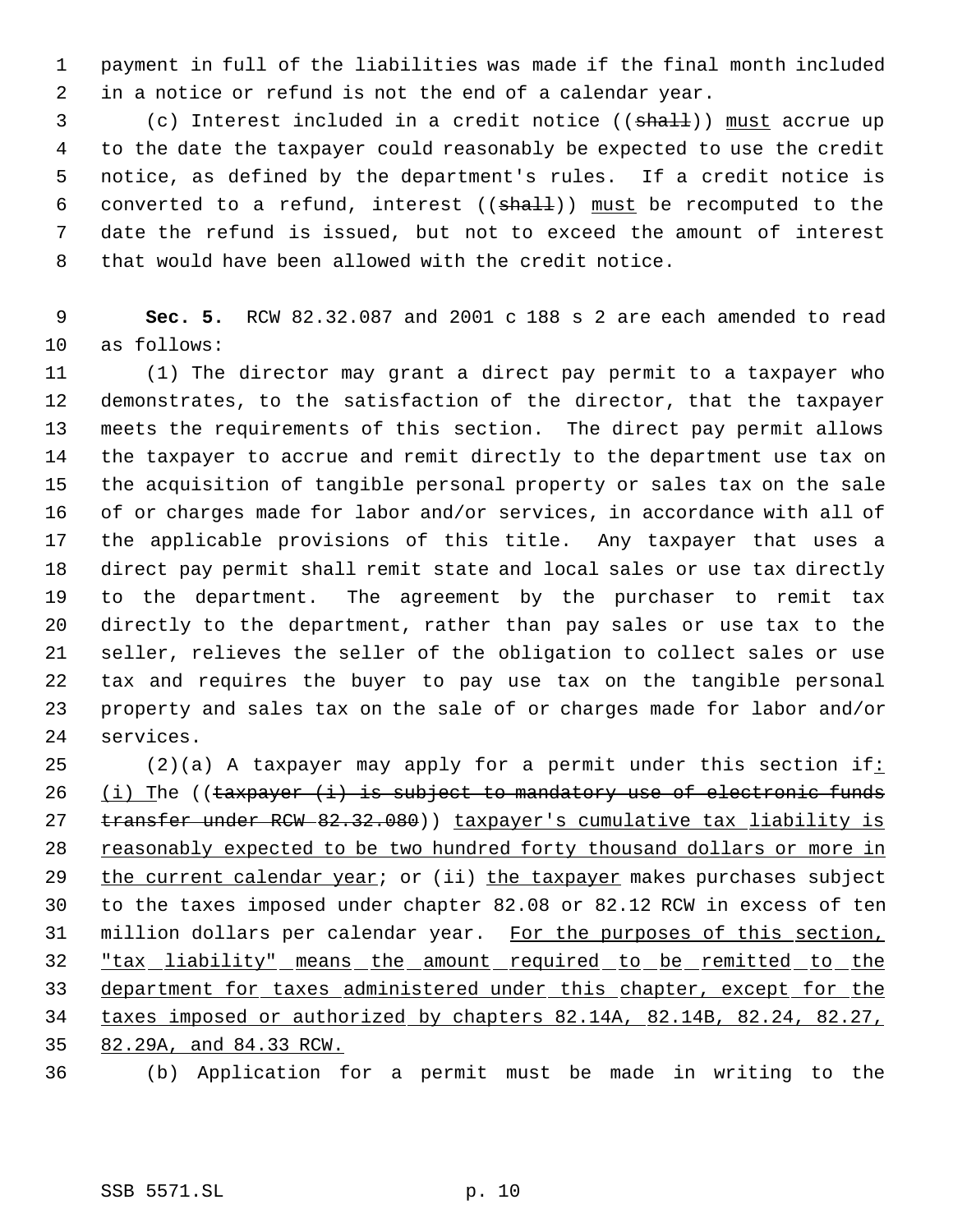director in a form and manner prescribed by the department. A taxpayer who transacts business in two or more locations may submit one application to cover the multiple locations.

4 (c) The director ((shall)) must review a direct pay permit application in a timely manner and shall notify the applicant, in writing, of the approval or denial of the application. The department 7 ((shall)) must approve or deny an application based on the applicant's ability to comply with local government use tax coding capabilities and responsibilities; requirements for vendor notification; recordkeeping obligations; electronic data capabilities; and tax reporting procedures. Additionally, an application may be denied if the director determines that denial would be in the best interest of collecting 13 taxes due under this title. The department ((shall)) must provide a direct pay permit to an approved applicant with the notice of approval. The direct pay permit shall clearly state that the holder is solely responsible for the accrual and payment of the tax imposed under chapters 82.08 and 82.12 RCW and that the seller is relieved of liability to collect tax imposed under chapters 82.08 and 82.12 RCW on all sales to the direct pay permit holder. The taxpayer may petition the director for reconsideration of a denial.

 (d) A taxpayer who uses a direct pay permit must continue to maintain records that are necessary to a determination of the tax liability in accordance with this title. A direct pay permit is not transferable and the use of a direct pay permit may not be assigned to a third party.

 (3) Taxes for which the direct pay permit is used are due and payable on the tax return for the reporting period in which the taxpayer (a) receives the tangible personal property purchased or in which the labor and/or services are performed or (b) receives an invoice for such property or such labor and/or services, whichever period is earlier.

32 (4) The holder of a direct pay permit ((shall)) must furnish a copy of the direct pay permit to each vendor with whom the taxpayer has opted to use a direct pay permit. Sellers who make sales upon which the sales or use tax is not collected by reason of the provisions of this section, in addition to existing requirements under this title, 37 ((shall)) must maintain a copy of the direct pay permit and any such records or information as the department may specify.